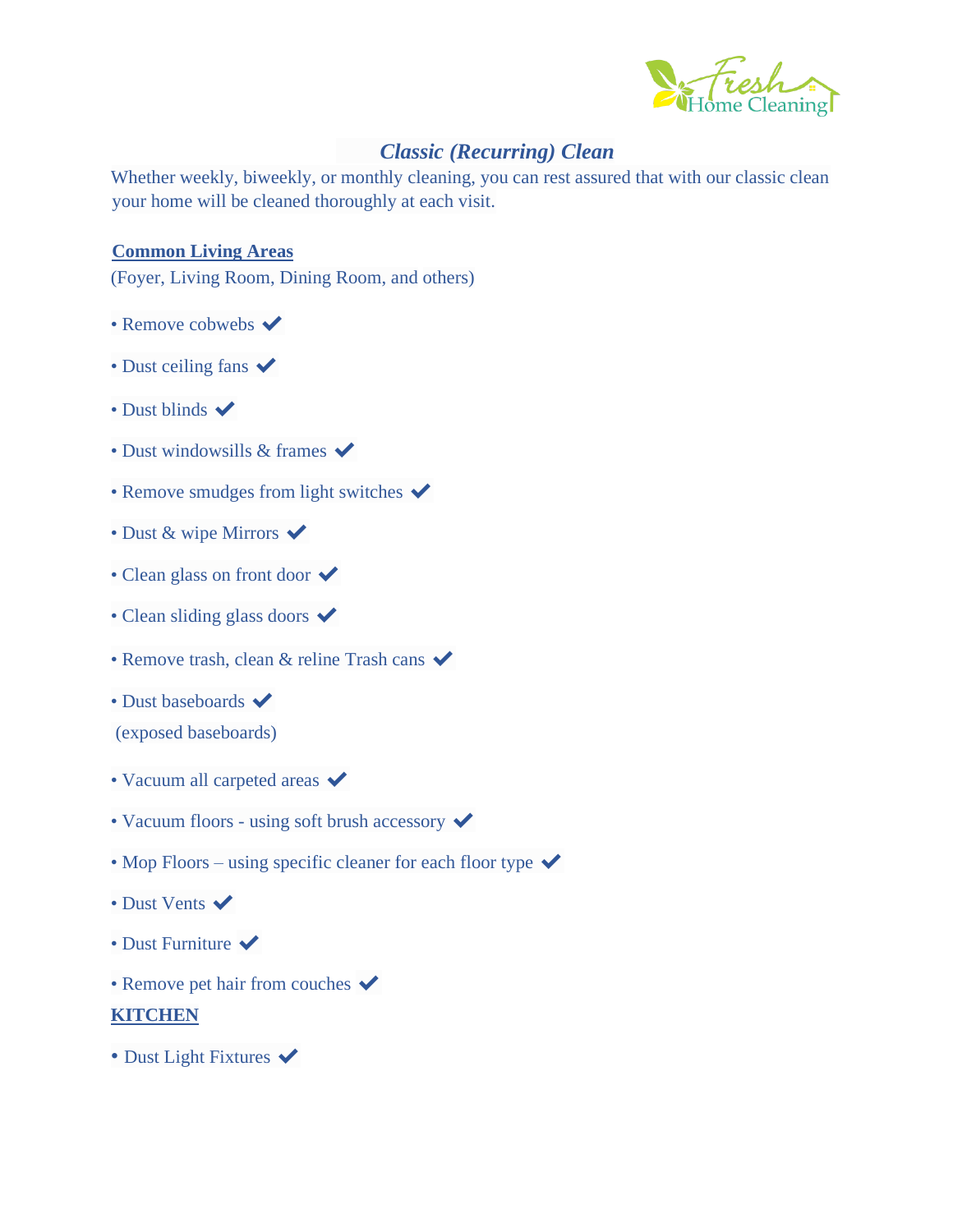

- Remove cobwebs  $\blacktriangledown$
- Dust windowsills & frames  $\checkmark$
- Remove smudges from cabinet fronts  $\blacktriangledown$
- Remove smudges from light switches  $\blacktriangleright$
- Wipe down doorknobs  $\blacktriangledown$
- Clean and sanitize Countertops & backsplash  $\blacktriangleright$
- Clean and Sanitize Sink  $\checkmark$
- Microwave cleaned inside  $&$  out  $\checkmark$
- Clean exterior of Refrigerator  $\checkmark$
- Clean exterior of Oven  $\checkmark$
- Clean Stove Top  $\checkmark$
- Remove Trash, Clean & Reline Trash Can  $\checkmark$
- Clean & Polish all glass, chrome & stainless-steel surfaces  $\checkmark$
- Dust Exposed Baseboards  $\blacktriangledown$
- Vacuum Floors using soft brush accessory  $\checkmark$
- Mop floor using specific cleaner on floor type  $\checkmark$
- Dust & Vacuum Inside of Pantry  $\blacktriangledown$

#### **BEDROOMS**

- Dust Ceiling Fans  $\checkmark$
- Remove High Cobwebs  $\blacktriangledown$
- Dust Blinds  $\blacktriangleright$
- Dust Windowsills & frames  $\checkmark$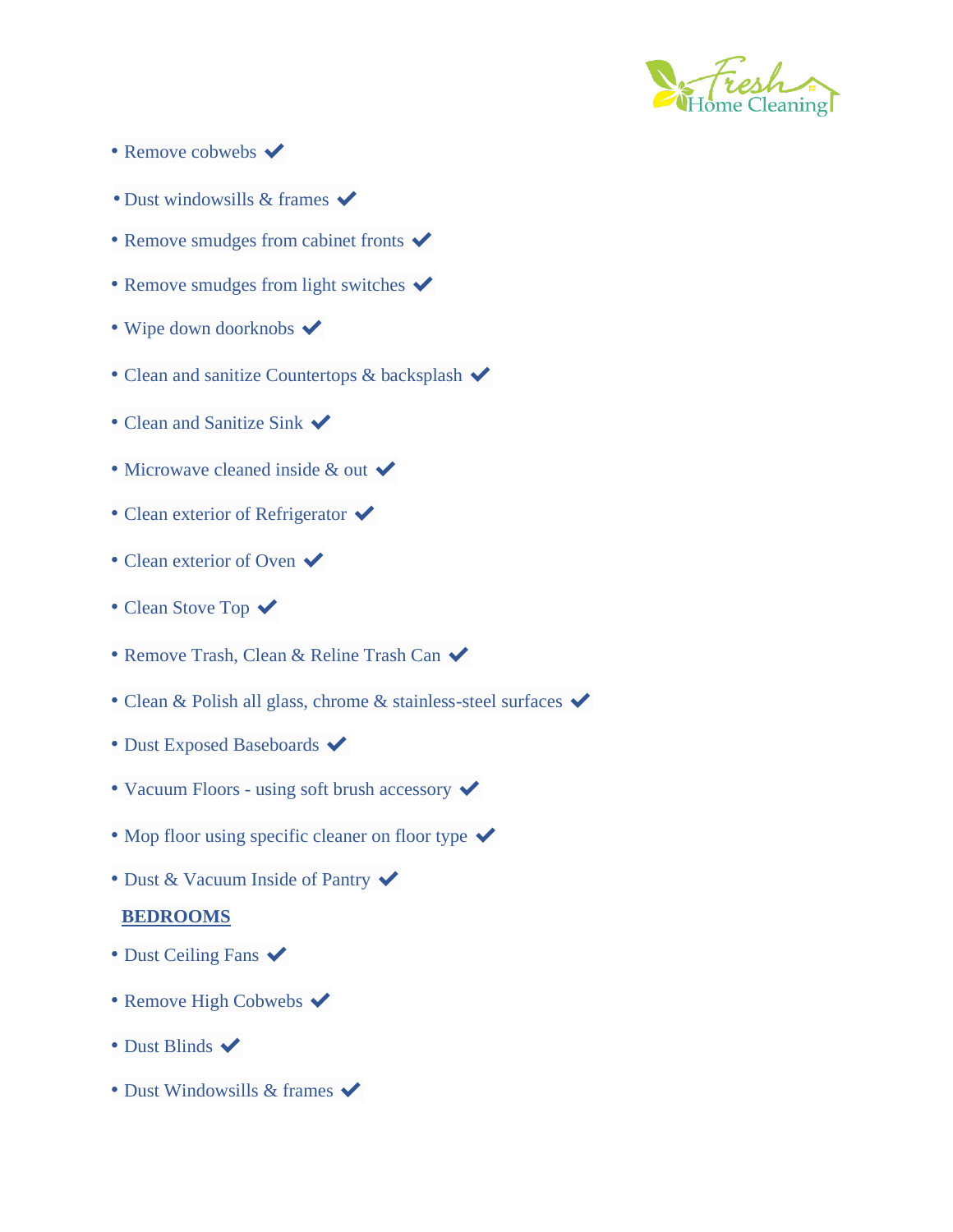

- Dust & wipe mirrors  $\checkmark$
- Remove smudges from light switches  $\blacktriangleright$
- Remove trash, clean & Reline Trash cans  $\checkmark$
- Dust baseboards  $\blacktriangleright$
- Vacuum Floors using soft brush accessory  $\blacktriangledown$
- Mop floors (when applies)  $\blacktriangleright$
- Dust, wipe & Vacuum Inside of Closets  $\blacktriangleright$
- Make bed / change bed linens  $\checkmark$

## **BATHROOMS**

- Dust Light Fixtures & Remove Cobwebs  $\checkmark$
- Dust windowsills  $&$  frames  $\checkmark$
- Remove Smudges from outside of cabinets  $\blacktriangleright$
- Remove Smudges from Light switches  $\checkmark$
- Sinks & Counters (scrub, clean, sanitize & polish)  $\checkmark$
- Toilets (scrub, clean & sanitize)  $\checkmark$
- Shower, Tile & Tub (scrub, clean, sanitize & polish)  $\checkmark$
- Shower Glass cleaned  $\blacktriangleright$
- Bathroom Fixtures Cleaned & Shined  $\checkmark$
- Mirrors cleaned  $\blacktriangleright$
- Remove trash, Clean & Reline trash can  $\checkmark$
- Floors Vacuum, wash and disinfect  $\blacktriangleright$
- Floors & grout– Scrub, wash and dry  $\checkmark$